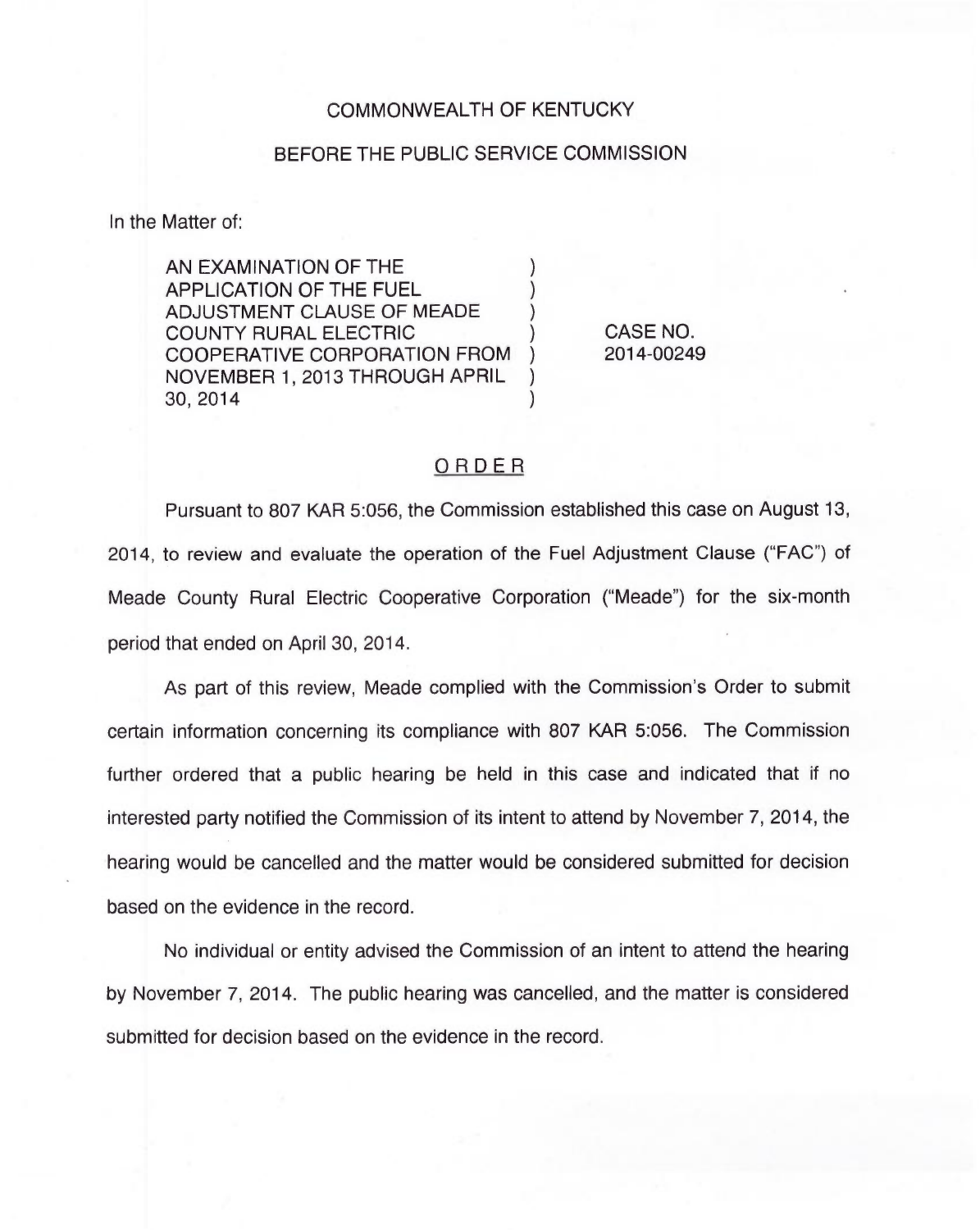The Commission, having considered the evidence in the record and being otherwise sufficiently advised, finds no evidence that Meade has improperly calculated or applied its FAC charge.

The Commission notes that the six-month review proceeding for Meade's wholesale supplier, Big Rivers Electric Corporation ("Big Rivers"), remains open to allow the Commission to further examine Big Rivers' fuel cost allocation methodology.<sup>1</sup> The Commission finds that, in the event that changes are made to Big Rivers' which affect Meade for the six months ended April 30, 2014, the impact of those changes will be addressed in Case No. 2014-00474,<sup>2</sup> Meade's two-year FAC review proceeding, which includes the six months ended April 30, 2014.

IT IS THEREFORE ORDERED that the charges and credits applied by Meade through the FAC for the period November 1, 2013, through April 30, 2014, are approved.

By the Commission ENTERED FEB 24 2015 KENTUCKY PUBLIC SERVICE COMMISSION

**ATTES** Executive Director

Case No. 2014-00230, An Examination of the Application of the Fuel Adjustment Clause of Big Rivers Electric Corporation from November 1, 2013 through April 30, 2014 (Ky. PSC filed Aug. 13, 2014).

 $2^2$  Case No. 2014-00474, An Examination of the Application of the Fuel Adjustment Clause of Meade County Rural Electric Cooperative Corporation from November 1, 2012 through October 31, 2014 (Ky. PSC filed Feb. 5, 2015).

Case No. 2014-00249